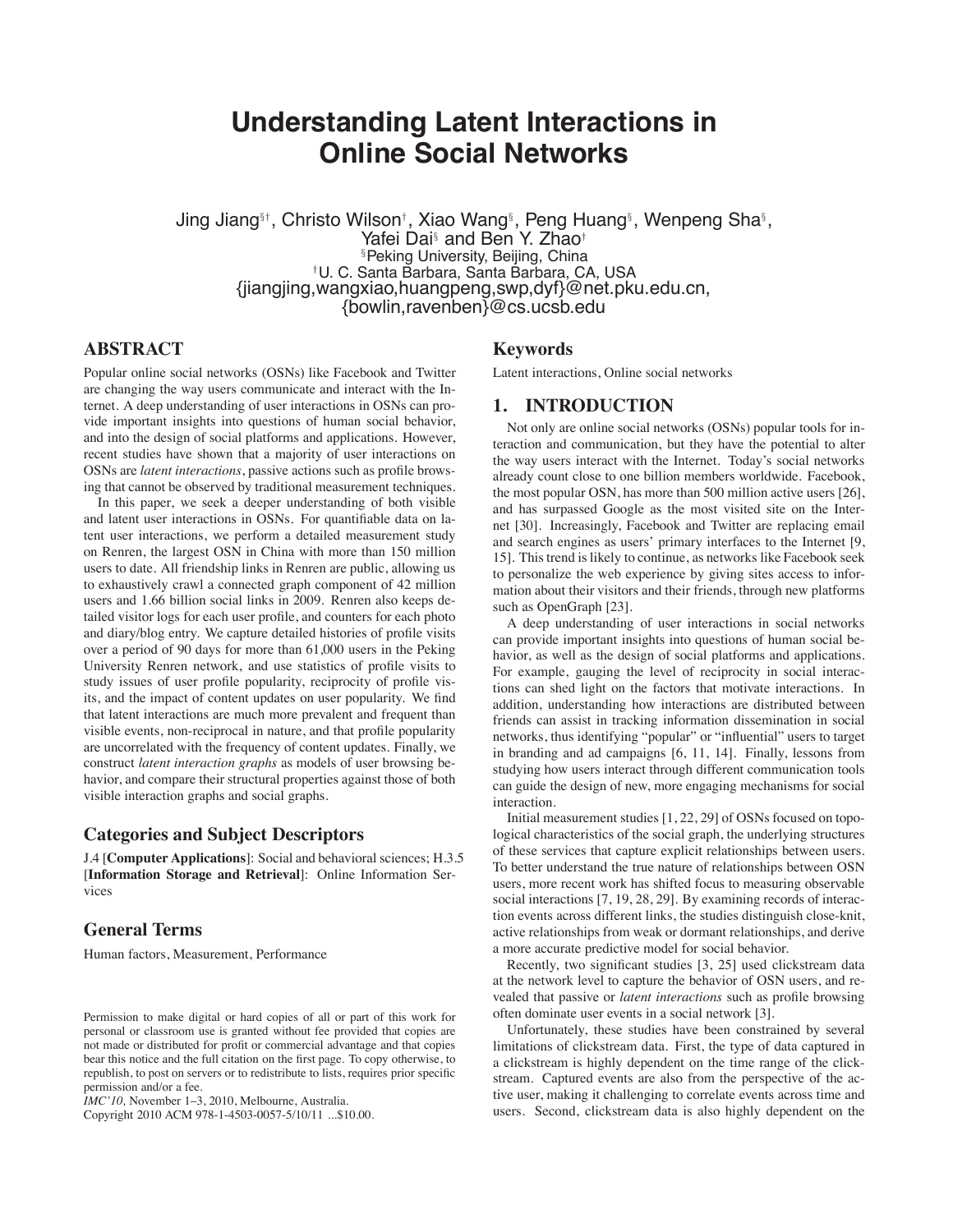structure of the OSN site, and can be extremely challenging to reduce large volumes of data to distinct user events. Finally, each application-level user event generates a large volume of clickstream data, and extremely large clickstreams are needed to capture a significant number of user events. These properties of verboseness and complexity mean that it is extremely difficult to gather enough clickstream data to study user interactions comprehensively at scale. However, a comprehensive and large study is necessary to answer many of the deeper questions about user behavior and interactions, such as: are user interactions reciprocal, do latent interactions such as profile browsing reflect the same popularity distributions as visible actions like user comments, what can users do to become "popular" and draw more visitors to their pages?

In this paper, we seek to answer these and other questions in our search for a deeper understanding of user interactions in OSNs. To address the challenge of gathering data on latent interactions, we perform a large-scale, crawl-based measurement of the Renren social network [24], the largest and most popular OSN in China. Functionally, it is essentially a clone of Facebook, with similar structure, layout and features. Like Facebook, Renren also evolved from a university-based social network (a predecessor called Xiaonei). Unlike Facebook, Renren has *two unique features* that make it an attractive platform to study user interactions.

First, while Renren users have full privacy control over their private profiles, their friend lists are public and unprotected by privacy mechanisms. This allowed us to crawl an exhaustive snapshot of Renren's largest connected component, producing an extremely large social graph with 42.1 million nodes and 1.66 billion edges. Second, and perhaps more importantly, Renren user profiles make a variety of statistics visible to both the profile owner and her visitors. Each user profile keeps a visible list of "recent visitors" who browse the profile, sorted in order, and updated in real-time. Each photo and diary entry also has its own page with a count of visits by users other than the owner. These records are extremely valuable, in that they expose latent browsing events to our crawlers, granting us an unique opportunity to gather and analyze large scale statistics on latent browsing events.

**Our study.** Our study of latent user interactions includes three significant components. *First*, we begin by characterizing properties of the large Renren social graph, and compare them to known statistics of other OSNs, including Facebook, Cyworld, Orkut and Twitter. Our *second* component focuses on questions concerning latent interactions, and constitutes the bulk of our study. We describe a log reconstruction algorithm that uses relative clocks to merge visitor logs from repeated crawls into a single sequential visitor stream. We repeatedly crawl users in the Peking University Renren network over a period of 90 days, extract profile visit history for 61K users, and examine issues of popularity, visitor composition, reciprocity, and latency of reciprocation. We compare user popularity distributions for latent and visible interactions, and use per-object visit counters to quantify the level of user engagement generated from user profiles, photos, and diary entries. We also study correlation of different types of user-generated content with a user's profile popularity. Finally, in our *third* component, we build *latent interaction graphs* from our visitor logs, and compare their structure to those of social graphs and interaction graphs. We also revisit the issue of experimental validation for social applications, and perform a case study of the impact of different social graphs on evaluating information dissemination algorithms.

Our study provides a number of insights into user behavior on online social networks, including:

- Users' profile popularity varies significantly across the population, and closely follows a Zipf distribution.
- Profile visits have extremely low reciprocity, despite the fact that Renren users have full access to the list of recent visitors to their profile.
- Compared to visible interactions, latent profile browsing is far more prevalent and more evenly distributed across a user's friends. Profile visits are less likely to be repeated than visible interactions, but are more likely to generate visible comments than other content such as photos and diary entries.
- For all users, regardless of their number of friends, profile popularity is not strongly correlated with frequency of new profile content.

Finally, we use our data to construct *latent interaction graphs* that capture browsing activity between OSN users. Our analysis finds that latent interaction graphs exhibit general Power-law features, fall between social and visible interaction graphs in terms of connectivity, but show less local clustering properties than both.

# **2. METHODOLOGY AND INITIAL ANALYSIS**

Before diving into detailed analysis of user interaction events, we begin by providing background information about the Renren social network and our measurement methodology. We then give more specifics on our techniques for reconstructing profile browsing histories from periodic crawls. Using a random subset of user profiles, we perform sampling experiments to quantify the expected errors introduced by our approach. Finally, we analyze characteristics of the Renren social graph, and compare it to known graph properties of existing social graph measurements.

# **2.1 The Renren Social Network**

Launched in 2005, Renren is the largest and oldest OSN in China. Renren can be best characterized as Facebook's Chinese twin, with most or all of Facebook's features, layout, and a similar user interface. Users maintain personal profiles, upload photos, write diary entries (blogs), and establish bidirectional social links with their friends. Renren users inform their friends about recent events with 140 character status updates, much like tweets on Twitter. Similar to the Facebook news feed, all user-generated updates and comments are tagged with the sender's name and a time stamp.

Renren organizes users into membership-based networks, much like Facebook used to. Networks represent schools, companies, or geographic regions. Membership in school and company networks require authentication. Students must offer an IP address, email address, or student credential from the associated university. Corporate email addresses are needed for users to join corporate networks. Renren's default privacy policy makes profiles of users in geographic networks private. This makes them difficult to crawl [29]. Fortunately, profiles of users in authenticated networks are public by default to other members of the same network. This allowed us to access user profiles within the Peking University network, since we could create nearly unlimited authenticated accounts using our own block of IP addresses.

Like Facebook, a Renren user's homepage includes a number of friend recommendations that encourage formation of new friend relationships. Renren lists 3 users with the most number of mutual friends in the top right corner of the page. In addition, Renren shows a list of 8 "popular users" at the very bottom of the page. These popular users are randomly selected from the 100 users with the most friends in the university network.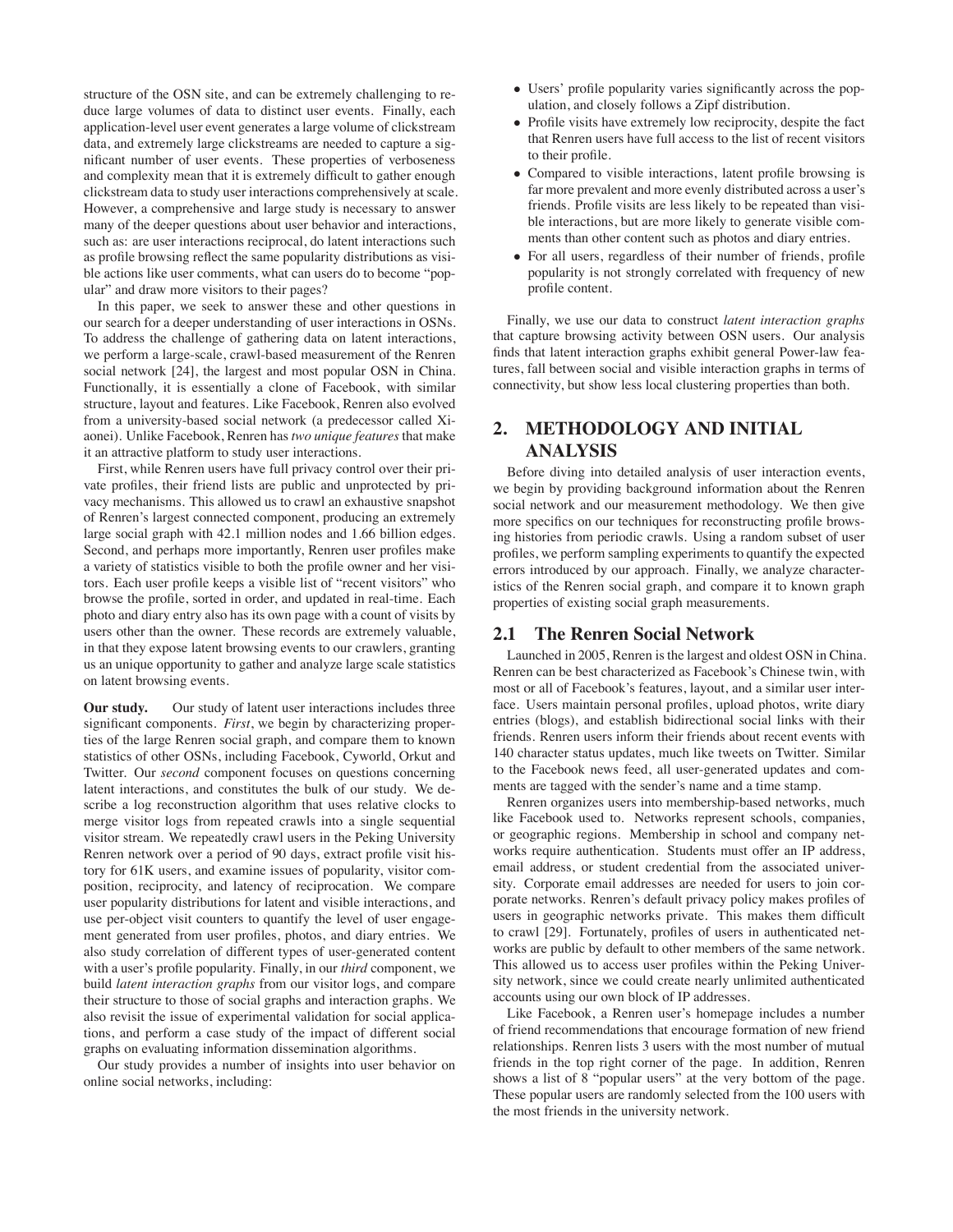

**Figure 1: Daily distribution of comments across applications.**

**Unique features.** Renren differs from Facebook in several significant ways. First, each Renren user profile includes a box that shows the total number of visitors to the profile, along with names and links to the last 9 visitors ordered from most to least recent. In addition, Renren also keeps on each individual photo and diary page a visible counter of visitors (not including the user himself). These lists and counters have the same privacy settings as the main profile. They have the unique property of making previously invisible events visible, and are the basis for our detailed measurements on latent user interactions.

A second crucial feature is that friend lists in Renren are always public. Users have no way to hide them. This allowed us to perform an exhaustive crawl of the largest connected component in Renren (42.1 million users). This contrasts with other OSNs, where full social graph crawls are prevented by user privacy policies that hide friendship links from the public. The exception is Twitter, which behaves more like a public news medium than a traditional social network [16].

In addition, comments in Renren are threaded, *i.e.* each new comment is always in response to one single other event or comment. For example, user  $A$  can respond to user  $B$ 's comment on user  $C$ 's profile, and only  $B$  is notified of the new message. Thus we can precisely distinguish the intended target of each comment. One final difference between Renren and Facebook is that each standard user is limited to a maximum of 1,000 friends. Users may pay a subscription fee to increase this limit to 2,000. From our measurements, we saw that very few users (0.3%) took advantage of this feature.

## **2.2 Data Collection and General Statistics**

Like Facebook, Renren evolved from a social network in a university setting. Its predecessor was called Xiaonei, literally meaning "inside school." In September 2009, Renren merged with Kaixin, the second largest OSN in China, and absorbed all of Kaixin's user accounts.

**Crawling the Renren social graph.** We crawled the entire Renren network from April 2009 to June 2009, and again from September to November of 2009. We seed crawlers with the 30 most popular users' profiles, and proceeded to perform a breadthfirst traversal of the social graph. During the crawl, we collect unique userIDs, network affiliations, and friendship links to other users. For our study, we use data from our last crawl, which was an exhaustive snapshot that included 42,115,509 users and 1,657,273,875 friendship links. While this is significantly smaller than the 70 million users advertised by Renren in September 2009, we believe the



**Figure 2: Integrating multiple visitor lists captured by multiple crawls of the same profile into a single history.**

discrepancy is due to Kaixin users who were still organized as a separate, disconnected subgraph. We describe properties of the social graph later in this section.

**Crawling the PKU network.** We performed smaller, more detail oriented crawls of the PKU network between September and November of 2009 (90 days) to collect information about user's profiles and interaction patterns. This methodology works because the default privacy policy for authenticated networks is to make full profiles accessible to other members of the same network. Since we collected the network memberships of all users during our complete crawl, we were able to isolate the 100,973 members of the PKU network to seed our detailed crawl. Of these users, 61,405 users had the default, permissive privacy policy, enabling us to collect their detailed information. This covers the majority of users (60.8%) in the PKU network, and provides overall network coverage similar to other studies that crawled OSN regional networks [29].

As part of our PKU crawls, we gathered all comments generated by users in message board posts, diary entries, photos, and status updates. This data forms the basis of our experiments involving visible interactions. Our dataset represents the complete record of public visible interactions between users in the PKU network. In total, 19,782,140 comments were collected, with 1,218,911 of them originating in the September to November 2009 timeframe.

Figure 1 plots the percentage of comments in various applications each day. The most popular events to comment on are status updates, which accounts for roughly 55% of all daily comments. Message boards cover 25%, while diary and photo each account for roughly 10%.

**Privacy and data anonymization.** Our study focuses on the structure of social graphs and interaction events between users. Since we do not need any actual content of comments, photos, or user profiles, we waited for crawls to complete, then went through our data to anonymize userIDs and strip any private data from our dataset to protect user privacy. In addition, all user IDs were hashed to random IDs, and all timestamps are replaced with relative sequence numbers. We note that our group has visited and held research meetings with technical teams at Renren, and they are aware of our ongoing research.

## **2.3 Measuring Latent User Interactions**

In addition to visible interactions generated by users in the PKU network, we also recorded the recent visitor records displayed on each user's profile. This data forms the basis of our study of latent interactions.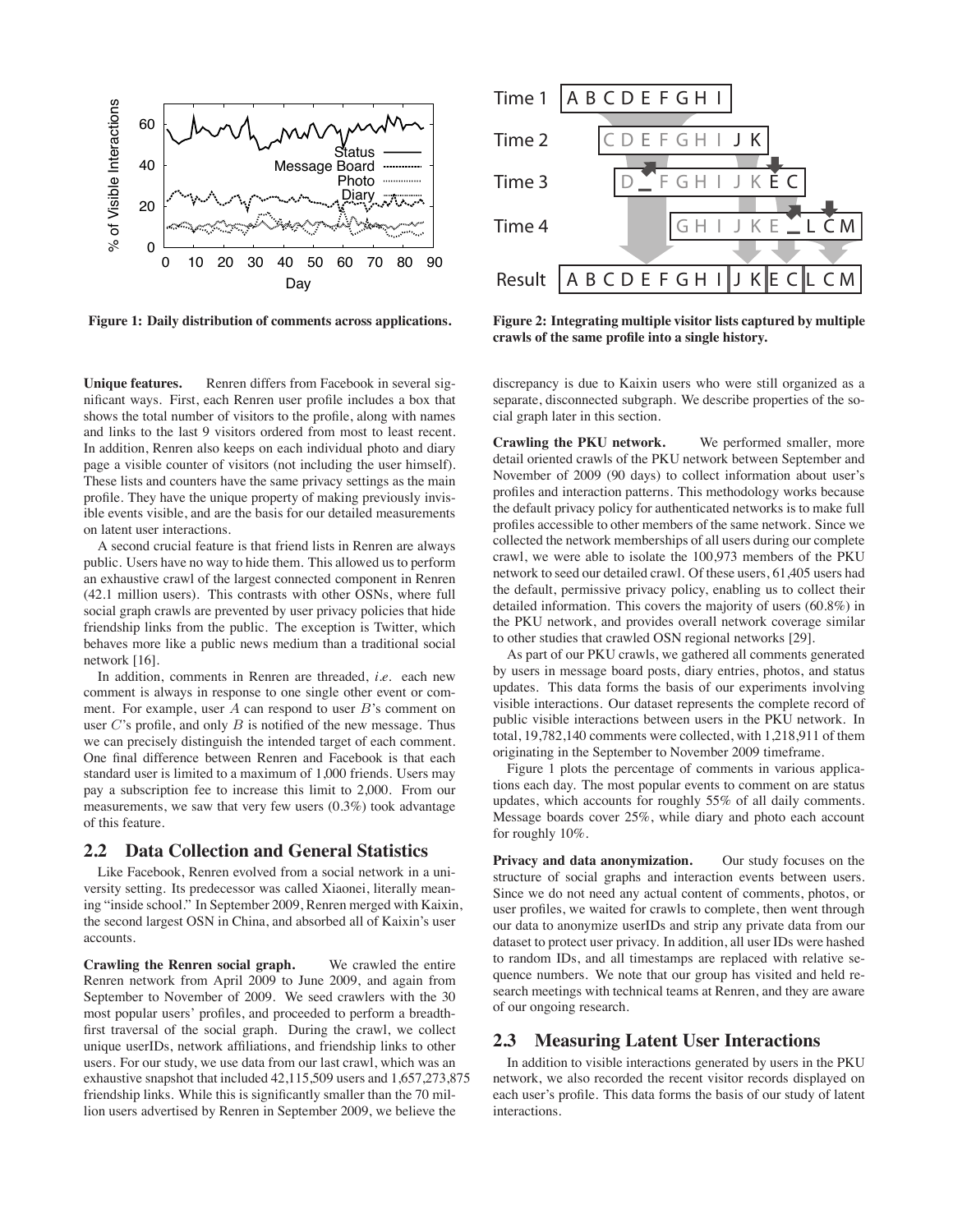

**Figure 3: Average daily visit counts of user profiles.**

**Reconstructing Visitor Histories.** Crawling Renren for recent visitor records is complicated by two things. First, each user's profile only lists the last 9 visitors. This means that our crawler must be constantly revisiting users in order to glean representative data, as new visitors will cause older visitors to fall off the list. Clearly we could not crawl every user continuously. Frequent crawls leave the ID of our crawler on the visitor log of profiles, which has generated unhappy feedback from profile owners. In addition, Renren imposes multiple per-account rate limits that slow our crawler significantly despite our large number of crawler accounts. Thus, we designed our crawler to be self-adapting. This means that we track the popularity and level of dynamics in different user profiles, and allocate most of our requests to heavily trafficked user profiles, while guaranteeing a minimum crawl rate (1/day) for low traffic users. The individual lists from each crawl contain overlapping results, which we integrate into a single history.

The second challenge to crawling recent visitor records is that each visitor is only shown in the list once, even if they visit multiple times. Repeat visits simply cause that user to return to the top of the list, erasing their old position. This makes identifying overlapping sets of visitors from the iterative crawls difficult.

To solve these two challenges, we use a log-integration algorithm to concatenate the individual recent visitor lists observed during each successive crawl. More specifically, some overlapping sets of visitors exist in successive crawl data, and our main task is to find new visitors and remove overlaps. There are two kinds of incoming visitors: new users, who do not appear in the previous list, and repeat users, who appear in the prior list at a different relative position. The first kind of incoming visitor is easily identified, since his record is completely new to the recent visitor list. New visitors provide a useful checkpoint for purposes of log-integration, since other users behind them in the list are also necessarily new incoming visitors. The second type of incoming visitor, repeat users, can be detected by looking for changes in sequence of the recent visitor list. If a user repeatedly visits the same profile in-between two visits of other users, nothing changes in the recent visitor list. Therefore, consecutive repeat visits are ignored by our crawler.

Figure 2 demonstrates our integration algorithm. We observe that visitors ABCDEFGHI viewed a user's profile at some time before our first crawl. New users view the profile and are added to the recent visitor list by the second crawl at time 2. We re-observe the old sequence CDEFGHI, and identify JK as new visitors, since JK do not exist in the previous visitor list. Next, we compare recent visitor lists at time 2 and 3. We find that E is before K in the recent visitor list crawled at time 2, but this order is changed at time 3.



**Figure 4: Number of visits missed when we lower crawler frequency from a high of once every 15 minutes.**

This means that at some time before the third crawl user E revisited the target and changed positions in the list. Thus we identify E as a new visitor. Since C is behind E at time 3, C is also identified as a new visitor. Our integration algorithm also works correctly at time 4. User L has not been observed before, and thus L, plus subsequent visitors C and M, are all classified as new visitors.

Overall, from the 61,405 user profiles we continuously crawled, we obtained a total of 8,034,664 total records of visits to user profiles in the PKU network. After integrating these raw results, we are left with 1,863,168 unique profile visit events. This high reduction (77%) is because most profiles receive few page views, and thus overlaps between successively crawled results are very high. Although Renren does not show individual recent visitors of user diaries and photos, it does display the total number of visits, which we crawled as well.

**Impact of Crawl Frequency.** We are concerned that our crawls might not be frequent enough to capture all visit events to a given profile. To address this concern, we took a closer look at the impact of crawler frequency on missing visits. First, we take all of the profiles we crawled for visit histories, and computed their average daily visit count between September and November 2009. We plot this as a CDF in Figure 3. Most users (99.3%) receive  $<= 8$  visits per day on average. Since Renren shows 9 latest visitors, crawling a profile once every day should be sufficient to capture all visits. While our crawler adapts to allocate more crawl requests to popular, frequently visited profiles, we guarantee that every profile is crawled at least once every 24 hours.

Next, we select 1,000 random PKU users and crawl their recent visitors every 15 minutes for 2 days. We use the data collected to simulate five frequencies for crawling process, namely 15 minutes, 30 minutes, 1 hour, 12 hours and 1 day. Then we use the log-integration algorithm to concatenate the individual recent visitor lists at different crawling frequencies. For every person, we compute the number of visits missed by the crawler when we reduce the frequency, beginning with visits every 15 minutes. We plot CDF of these deviations in Figure 4. As we see, for 88% of users, there are no additional visits missed when we reduce the crawler rate from once every 15 minutes to once per day. Only for a very small group of users  $(0.7%)$  is the number of missing visits greater than 10 when crawling at once per day. Figure 3 also shows that less than 0.7% of all users receive more than 9 visits per day. Only these users would require more than one crawl per day to collect a full history of their visits. Since we allocate the bulk of our crawler requests to these high popularity users (and crawl once per day for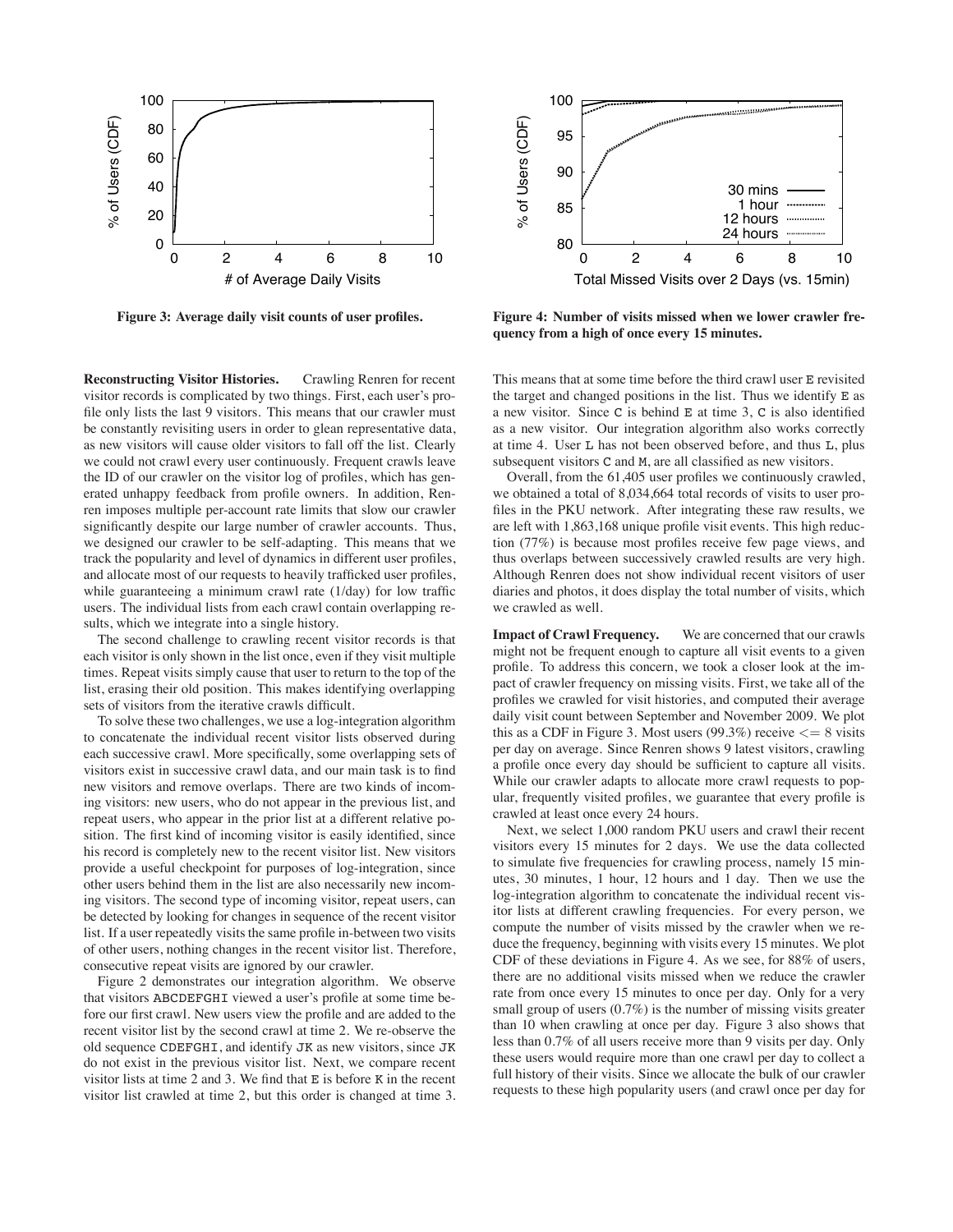| <b>Network</b> | Users Crawled | Links Crawled | Avg. Degree | Cluster Coef. | Assortativity | Avg. Path Len. |
|----------------|---------------|---------------|-------------|---------------|---------------|----------------|
| Renren         | 42.115K       | 1.657.273K    | 78.70       | 0.063         | 0.15          | 5.38           |
| Facebook [29]  | 10.697K       | 408.265K      | 76.33       | 0.164         | 0.17          | 4.8            |
| Cyworld [1]    | 12.048K       | 190.589K      | 31.64       | 0.16          | $-0.13$       | 3.2            |
| Orkut $[22]$   | 3.072K        | 223.534K      | 145.53      | 0.171         | 0.072         | 4.25           |
| Twitter $[13]$ | 88K           | 829K          | 18.84       | 0.106         | 0.59          | N/A            |

**Table 1: Topology properties of social networks**

 100 10 % of Users (CCDF) % of Users (CCDF) -3.5 1 0.1 0.01 0.001 0.0001 1 10 100 1000 Social Degree

**Figure 5: Node Degree Distribution in the Renren network**



**Figure 6: Renren Clustering Coefficient Distribution**

the rest), we are relatively confident that very few visits are missed by our crawls.

## **2.4 Social Graph Analysis**

In this section, we analyze the topological properties of the entire Renren social graph by focusing on salient graph measures. Table 1 shows some general properties of Renren, such as average degree, clustering coefficient, assortativity, and average path length as compared to other social networks. Our Renren dataset is larger than most previously studied OSN datasets, the exceptions being recent measurements of the Twitter network [4, 16]. However, our dataset shares similar properties with prior studies [7, 22, 29]. This confirms that Renren is a representative social network, and the behavior of its users is likely to be indicative of users in other OSNs like Facebook.

Figure 5 plots the complementary cumulative distribution function (CCDF) of user social degrees in the Renren network, and shows that Renren's network structure roughly follows a powerlaw [2]. We compute that the power-law curve fitting the social degree CCDF has an alpha value of 3.5, with fitting error of 0.02.



**Figure 7: Renren**  $k_{nn}$  **Distribution** 

This alpha value is significantly higher than that found for Facebook (1.5), Orkut (1.5), and Twitter (2.4).

We also look at Renren's clustering coefficient, which assesses the level of local connectivity between nodes. In undirected graphs, the clustering coefficient of a person is defined as the ratio of the number of links over all possible connections between one's friends. The clustering coefficient of the entire network is defined by the average of all individual clustering coefficients. Renren's average clustering coefficient is only 0.063, implying that Renren friend relationships are more loosely connected than the other social networks studied in Table 1. Figure 6 displays the distribution of clustering coefficient versus node degree. As expected for a social network, users with lower social degrees have higher clustering coefficients, thus demonstrating high levels of clustering at the edge of the social graph.

The assortativity coefficient measures the probability for users to establish links to other users of similar degree [29]. It is calculated as the Pearson correlation coefficient of the degrees of node pairs for all links in a graph. A positive assortativity coefficient indicates that users tend to connect to other users of similar degree, and a negative value indicates the opposite trend. Renren's assortativity is 0.15, implying that connections between like-degree users are numerous. Figure 7 displays node degree correlation  $(k_{nn})$  versus node degree.  $k_{nn}$  is a closely related metric to assortativity. The positive correlation starting around degree 100 demonstrates that higher-degree users tend to establish links with other high-degree users. These chains of well-connected super-users form the backbone of the social network.

Average path length is the average of all-pairs-shortest-paths in the social network. It is simply not tractable to compute shortest path for all node pairs, given the immense size of our social graph. Instead, we choose 1000 random users in the network, perform Dijkstra to build a spanning tree for each user in the social graph, and compute the length of their shortest paths to all other users in the network. As shown in Table 1, the average path length in Renren is 5.38, which agrees with the six-degrees of separation hypothesis [20]. It is not surprising to see that average path length is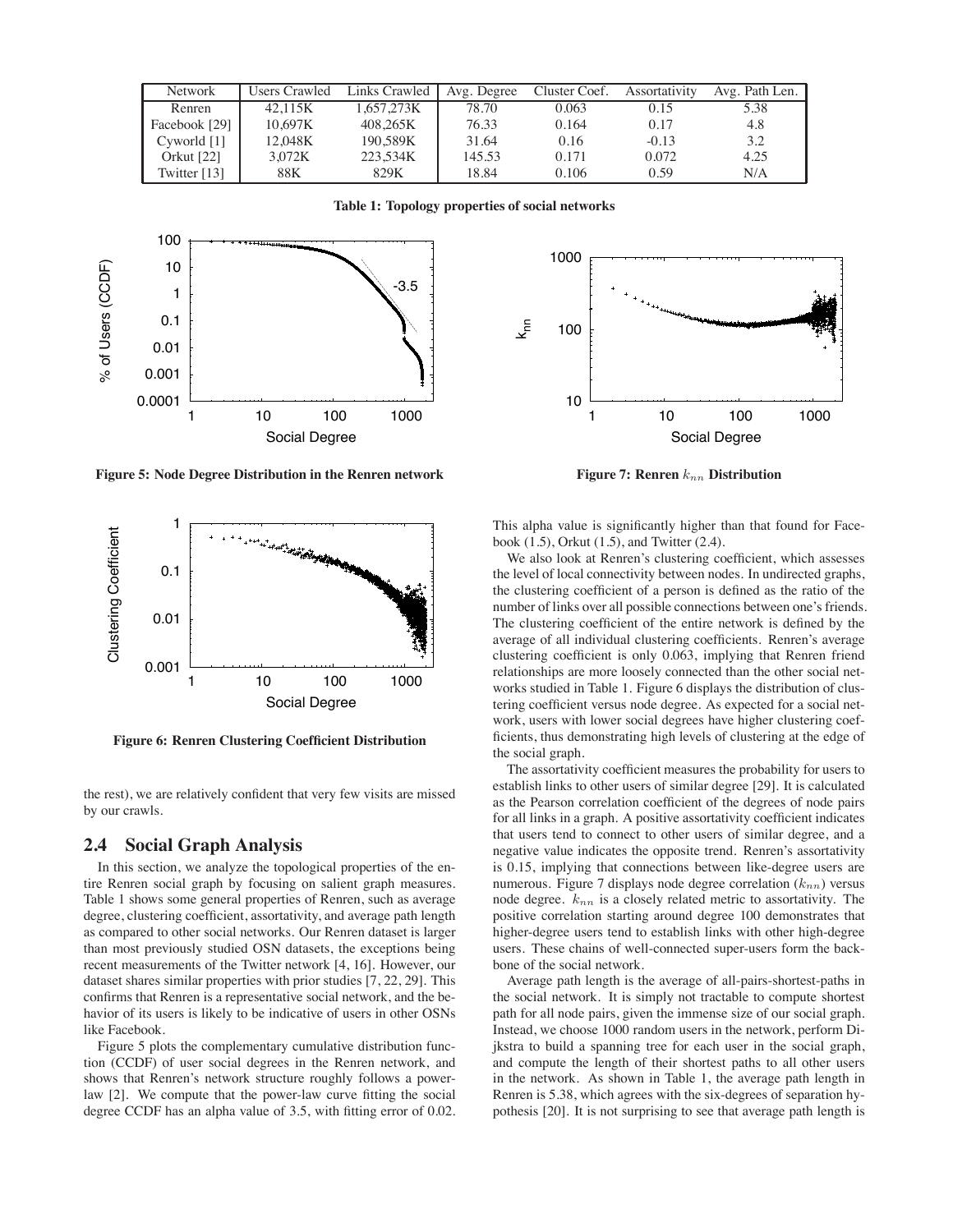

**Figure 8: Social degree and total number of visits for isolated users**



**Figure 9: CDF of user profile popularity defined by visits**

longer in Renren than prior results from Facebook [29], since those path lengths were computed over smaller subgraphs representing regional networks. It is surprising, however, when we compare it to results from Cyworld [7], since the two networks are similar in size and completeness. One reasonable explanation is that connectivity between Internet users in the Cyworld network is much stronger than connectivity between users in the Renren network.

**Strongly Connected Component Analysis.** User's online friendship links often correspond closely with their offline relationships [17]. Thus, it is natural to assume that college students would have many online friends in the same campus network. This behavior should manifest itself as a single, large, strongly connected component (SCC) that includes most users in the PKU network social graph. Surprising, we find that 23,430 (23.2%) of users in the PKU network have no friends in the PKU campus network, and are therefore disconnected from the SCC. We refer to these as *isolated users*. To confirm these results, we measured the SCC of 9 other large university networks and discovered similar numbers of isolated users.

Figure 8 shows social degrees and total number of profile visits for these isolated users. 83% of isolated users have social degrees less than 10. In addition, 70% of isolated users have less than 20 total profile visits, meaning their profiles are rarely browsed by others. These isolated users likely abandoned their accounts soon after registration, and did not have enough time to establish links with friends within the campus network. Further analysis into the behavior and activities of these isolated users is the subject of ongoing work.



**Figure 10: Average number of visits per day per user**



**Figure 11: Overlap between users sorted by popularity vs. sorted by consumption**

## **3. PROPERTIES OF INTERACTION EVENTS**

Our work focuses on the analysis of latent interaction events and the role they play in OSNs. In our measurement of the Renren OSN, we use histories of visits to user profiles to capture latent interactions. In this section, we take a closer look at latent interactions and compare them with visible interactions from a variety of perspectives.

## **3.1 Popularity and Consumption**

We begin by analyzing the distribution of latent interactions across the Renren user-base. We define *popularity* as the number of views a user's profile receives; this is equivalent to the user's in-degree of latent interactions. Figure 9 shows the distribution of user popularity. As expected, popularity is not evenly spread across the population: only 518 people (1%) are popular enough to receive more than 10,000 views. Conversely, the majority of users (57%) exhibit very low popularity with less than 100 total profile views.

Figure 10 shows the average number of visits users receive on a daily basis. The distribution is fitted to a Zipf distribution of the form  $\beta x^{-\alpha}$  where  $\alpha = 0.71569687$  and  $\beta = 697.4468225$ . Popular users receive many more views per day: 141 users (0.2%) are viewed more than 20 times a day on average, with the most popular profile being viewed more than 600 times a day. Most users (85.5%) receive less than one visit per day on average. This reinforces our finding that latent interactions are highly skewed towards a very popular subset of the population.

Finally, we examine whether the popularity of users corresponds to their profile viewing behavior. We define *consumption* as the number of other profiles a user views; this is equivalent to the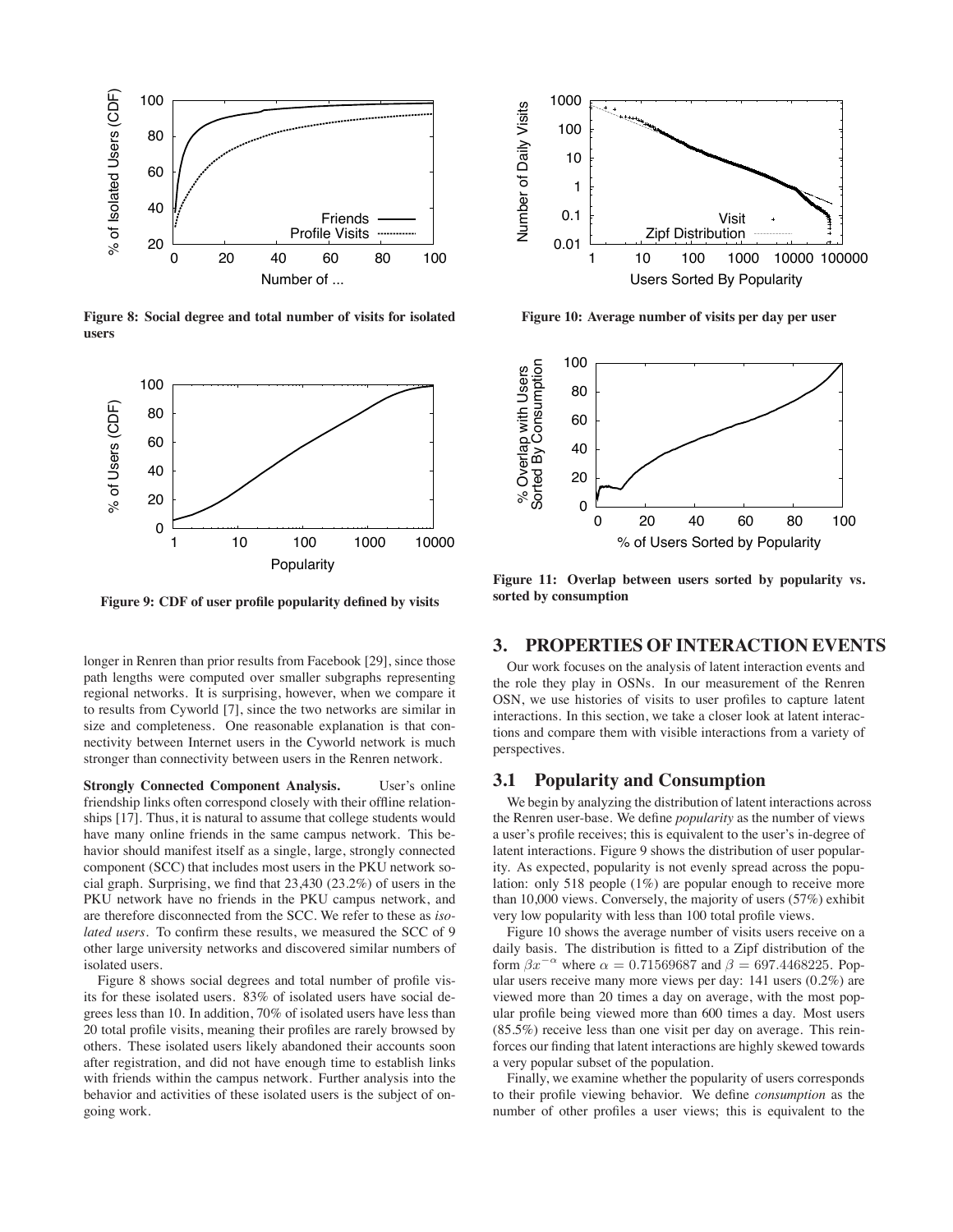

**Figure 12: Ratio of repeat visitors**



**Figure 13: PDF of interval time between repeat visits**

user's out-degree of latent interactions. Figure 11 plots the overlap between the top users sorted by popularity, and top users sorted by consumption. The graph shows that the top 1% most popular users have 9% overlap with the top 1% biggest consumers. These users represent a hard-core contingent of social network users who are extremely active. For the most part however, users with high numbers of incoming latent interactions do not overlap with the people generating those interactions, *e.g.* profiles of celebrities are viewed by many users, but they are inactive in viewing others' pages. This necessarily means that many (presumably average, low-degree) users actively visit others, but are not visited in return. We examine the reciprocity of latent interactions in more detail in Section 3.3.

### **3.2 Composition of Visitors**

Next, we want to figure out the composition of visitors to user profiles. We pose two questions: first, what portion of profile visitors are repeat visitors? Second, are visitors mostly friends of the profile owner, or are they unrelated strangers?

We begin by addressing the first question. We calculate the percentage of repeated visitors for each profile, and report the distribution in Figure 12. Roughly 70% of users have less than 50% repeat visitors, meaning that the majority of visitors do not browse the same profile twice. This seems to indicate the long tail of latent interactions is generated by users randomly browsing the social graph.

Next, we take a closer look at repeat profile visits. Figure 13 shows the probability density function (PDF) of the interval time between repeat visits. The graph peaks on day 0, meaning that users are most likely to return to a viewed profile on the same day. We will examine the causes for this behavior more closely in Sec-



**Figure 14: Percentage of strangers in visitors**



**Figure 15: Breakdown of visitors by owner's social degree**

tion 4. The probability for repeated views decreases as the time delta expands, except for a noticeable peak at day 7. Interestingly, this shows that many users periodically check on their friends on a weekly basis. We confirmed that this feature is not an artifact introduced by our crawler or the use of RSS feeds by Renren users. Instead, we believe it may be due to the tendency for many users to browse their friends' profiles over the weekend.

We now move on to our second question: what users are generating latent interactions, friends of the profile owner, or *strangers*. We define a stranger as any user who is not a direct friend of the target user. Like Facebook, Renren's default privacy settings allow users in the same campus network to browse each other's profiles. Renren automatically recommends popular profiles to other users in the same network, which motivates people to view non-friends' profiles. However, they only recommend the 100 users in the network with the most users. Thus this feature should have minimal impact on our analysis of visitors to the average Renren user.

In order to answer our question, we calculate the percentage of visitors that are strangers and display the results in Figure 14. The results are fairly evenly divided: roughly 45% of users receive less than 50% of their profile visits from strangers. Or conversely, a slight majority of the population does receive a majority of their profile views from strangers.

We want to take a closer look at what component of a profile's visitors are strangers, and how far are they from the profile owner in the social graph. In Figure 15, we group the owners of profiles together by their social degree, and compute the average breakdown of their visitors into users who are friends (1-hop), friends-offriends (2-hop) and other visitors (2+ hops). We see that for users with relatively few  $(< 100$ ) friends, the large majority of their visitors are complete strangers, with very few friends-of-friends visit-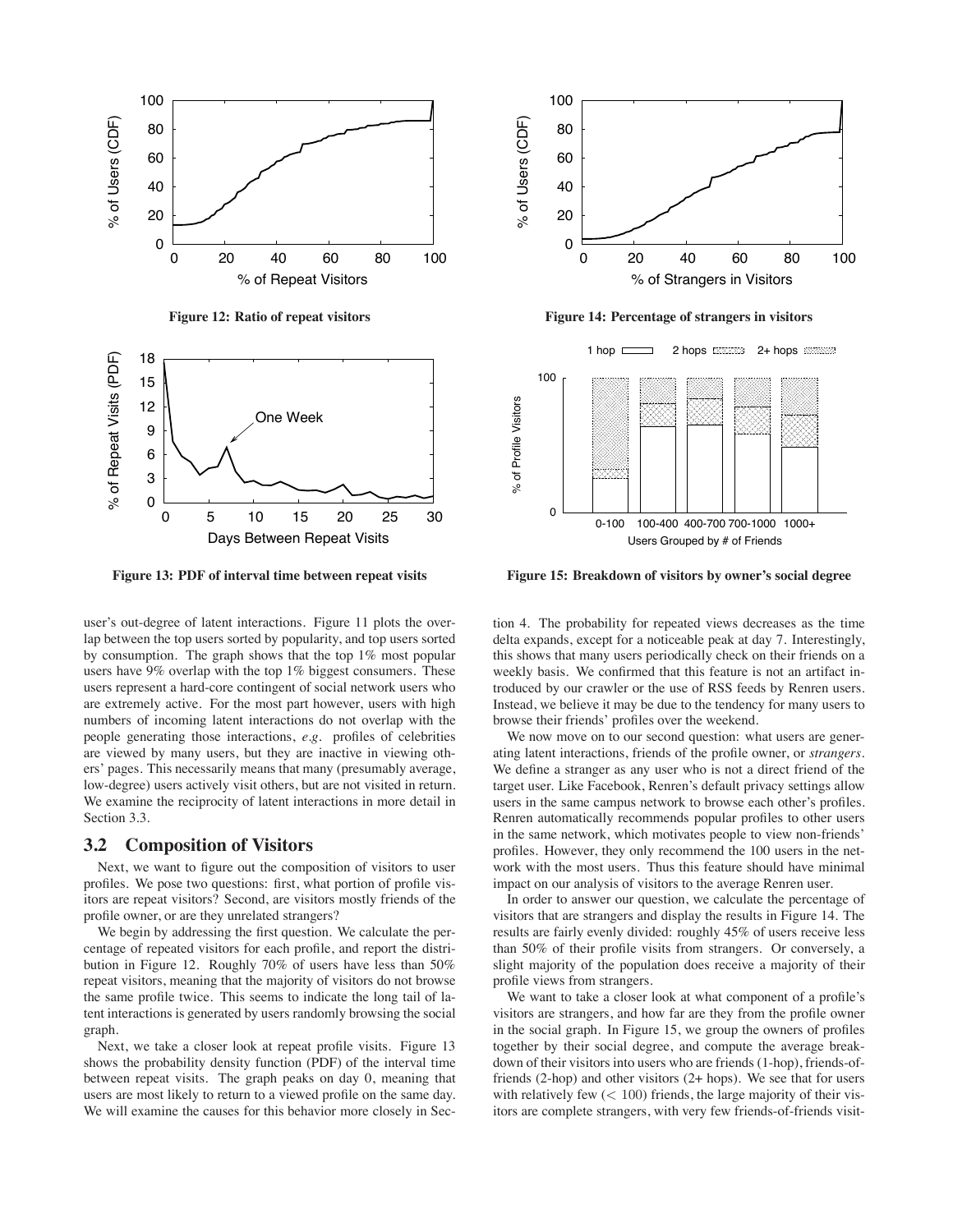

**Figure 16: Average number of visits for friends and strangers**



**Figure 17: Ratio of reciprocated latent interactions over total latent relationships**

ing. For well-connected users with 100–1000 friends, the majority of their visitors are direct friends, and also a significant number of friends-of-friends. Finally, for extremely popular users with more than 1000 friends, their notoriety is such that they start to attract more strangers to visit their profiles. These results confirm those from previous work that discovered many Orkut users browse profiles 2 or more hops away on the social graph [3].

Unlike friends, strangers do not build long-term relationships with profile owners. Intuitively, this would seem to indicate that repeat profile viewing behavior should favor friends over strangers. To investigate this we compute the average number of visits for strangers and friends for each profile and plot the distribution in Figure 16. Surprisingly, our results indicate that the repeat profile viewing behavior for friends and strangers is very similar, with friends only edging out strangers by a small margin. This result demonstrates that when considering information dissemination via latent interactions, the significance of non-friend strangers should not be overlooked.

#### **3.3 Reciprocity**

Social norms compel users to reply to one another when contacted via visible interactions. Prior work has shown that these interactions are largely reciprocal on OSNs [29]. However, is this true of latent interactions? Since Renren users have full access to the list of recent visitors to their profile, it is possible for people to pay return visits to browse the profiles of their visitors. The question is, does visiting other user profiles actually trigger reciprocal visits?

As the first step towards looking at reciprocity of latent interactions, we construct the set of visitors who view each user profile,



**Figure 18: Probability of reciprocated profile views over various time windows for both strangers (S) and friends (F)**



**Figure 19: Distribution of total interactions**

and the set of people who are visited by each user. Then, we compute the intersection and union of these two sets for every user. Intuitively, intersections include people who view a given user profile and are also visited by that user, *i.e.* the latent interactions are reciprocated. Unions contain all latent relationships for a given user, *i.e.* all users who viewed them, or they viewed. We calculate the ratio of intersection size to union size for each user and then plot the results in Figure 17. The ratio represents the number of reciprocated latent interactions divided by the total number of latent relationships. For more than 93% of users, less than 10% of latent relationships are reciprocated. This demonstrates that incoming profile views have little influence on user's profile browsing behavior. This is surprising, especially considering the fact that users know that their visits to a profile are visible to its owner through the visitor history feature.

Next we examine the time-varying characteristics of reciprocal profile visits for both strangers and friends. We compute the number of reciprocal visits that take place within  $t$  days after the initial visit. Figure 18 shows the results for threshold  $t$  values of 1 and 5 days plus the entire 90 days. As we look at increasingly larger window sizes, we see more profile visits being reciprocated. However, reciprocity remains low overall. Even across the entire measurement period, 73% of users receive no reciprocal page views from strangers, and 45% of users obtain no reciprocal page views from friends. This demonstrates that even with Renren's visitor history feature, visiting other user profiles is not sufficient to generate reciprocal visits. Compared to strangers, friends have relatively higher probability of reciprocal visits.

We take a further step and quantify the lack of reciprocity for latent interactions. For a data set of n users, if user i visits user j, then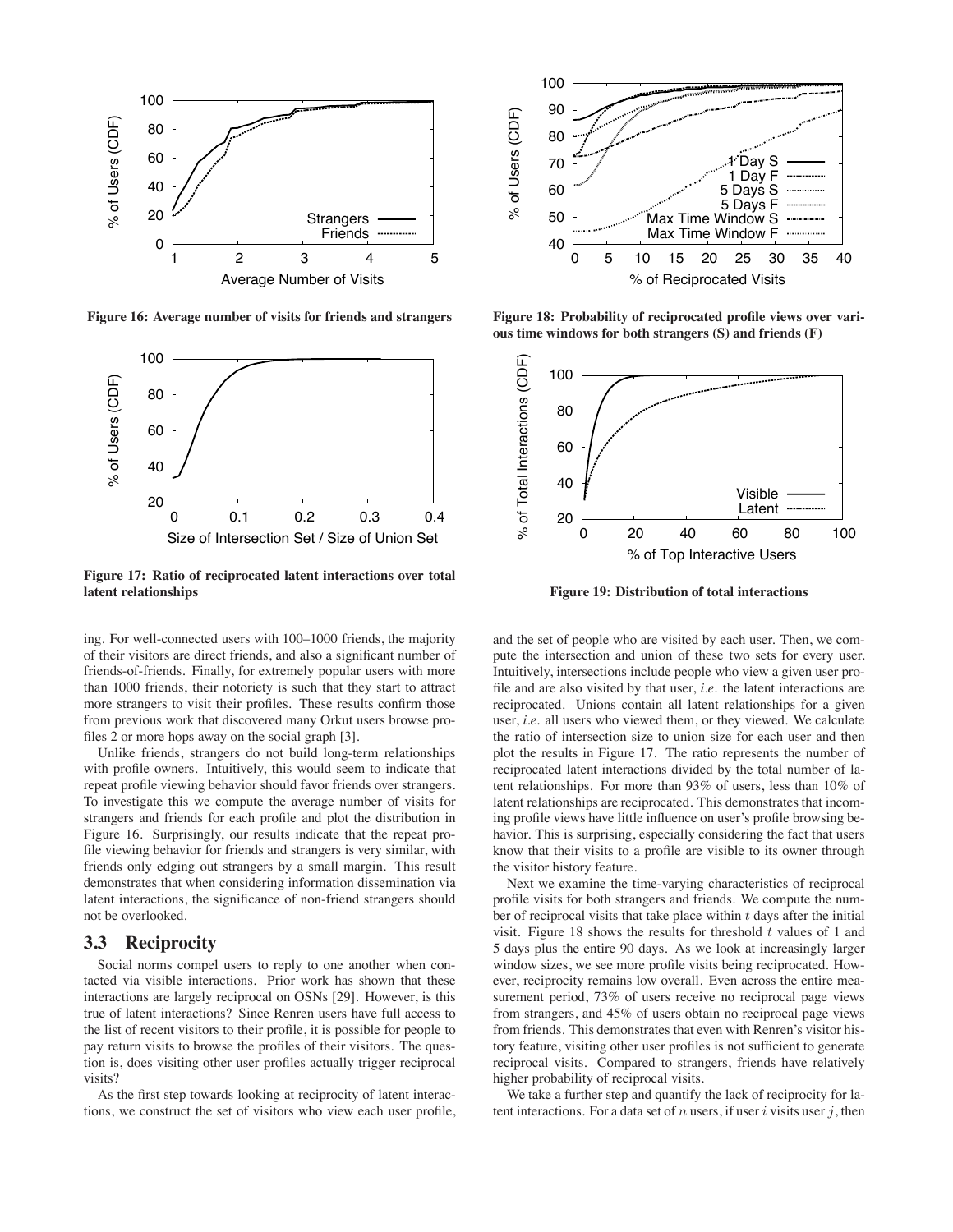

**Figure 20: Distribution of interactions among each user's friends**

 $v_{ij} = 1$ , otherwise  $v_{ij} = 0$ . The reciprocity coefficient [7] is defined as  $\frac{\sum_{i\neq j}(v_{ij}-\bar{v})(v_{ji}-\bar{v})}{\sum_{i\neq j}(v_{ij}-\bar{v})^2}$ , where  $\bar{v} = \frac{\sum_{i\neq j}v_{ij}}{n(n-1)}$ . The reciprocity coefficient is measured between -1 and 1, where positive values indicate reciprocity, and negative values anti-reciprocity. The reciprocity coefficient of profile visits on Renren is only 0.23. In contrast, reciprocity of visible comments on Renren is 0.49, and the reciprocity of visible interactions on Cyworld [7] is 0.78. Compared to these visible interactions, latent interactions show much less reciprocity.

#### **3.4 Latent vs. Visible Interactions**

In this section, we compare the characteristics of latent and visible interactions. To understand the level of participation of different users in both latent and visible interactions, Figure 19 plots the contribution of different users to both kinds of interactions. The bulk of all visible interactions can be attributed to a very small, highly interactive portion of the user-base: the top 28% of users account for all such interactions. In contrast, latent interactions are quite prevalent across the entire population, with more than 93% of all users contributing to latent interaction events. This confirms our original hypothesis that users are more active in viewing profiles than leaving comments, potentially because of a sense of anonymity in profile browsing. Given its widespread nature, this result also underscores the importance of understanding latent interactions as a way of propagating information across OSNs.

Next, we compare latent and visible interactions in coverage of friends. We compute for each user a distribution of their latent and visible interactions across their social links. We then aggregate across all users the percentage of friends involved in these events and plot the results in Figure 20. We see that roughly 80% of users only interact visibly with 5% of their friends, and no users interact with more than 40% of their friends. In contrast, about 80% of users view 20% or more of their friends' profiles, and a small portion of the population views all of their friends' profiles regularly. Thus, although not all social links are equally active, latent interactions cover a wider range of friends than visible interactions.

To get a sense of how many visible comments are generated by latent interactions, we examine the average number of comments per page view for a variety of pages on Renren, including profiles, diary entries, and photos. Figure 21 plots the results. Recall that along with visible comments, Renren keeps a visitor counter for each photo and diary entry. For diary entries and photos, the conversion rate is very low: 99% of users have less than 0.2 comments for every photo view, and 85% people have less than 0.2 comments for every diary view. This indicates that most users



**Figure 21: Average number of comments per page view for different types of pages**



**Figure 22: Average number of interactions per profile**

are passive information consumers: they view/read content and then move on without commenting themselves. In contrast, profile views have a higher conversion rate. Interestingly, 13% of users have a view/comment ratio greater than 1. This is because these users use profile comments as a form of instant messaging chat, leaving multiple responses and replies upon each visit.

Finally, we analyze the repeat activity frequency for latent and visible interactions on Renren. In particular, we want to examine the likelihood that users will repeatedly interact with the same page once they have viewed or commented on it once. Figure 22 plots the average number of interactions each user has with profile pages. 80% of users view a given profile  $\langle 2 \rangle$  times. However, 80% of users leave 3.4 comments, almost twice the number of latent interactions. This result makes sense intuitively: for most types of data users only need to view them once to consume the data. However, comments can stimulate flurries of dialog on a given page, resulting in many consecutive interactions.

# **4. FACTORS INFLUENCING LATENT INTERACTIONS**

As shown in Section 3.1, not all users in Renren are the target of equal numbers of latent interactions. In this section, we analyze factors that may impact latent interactions in order to quantify their effect on the popularity of individual users. We examine the following factors:

**Friends.** Does social degree directly correlate with popularity?

Lifetime. Are long lived accounts more likely to be popular than newer, less active accounts? We measure the number of days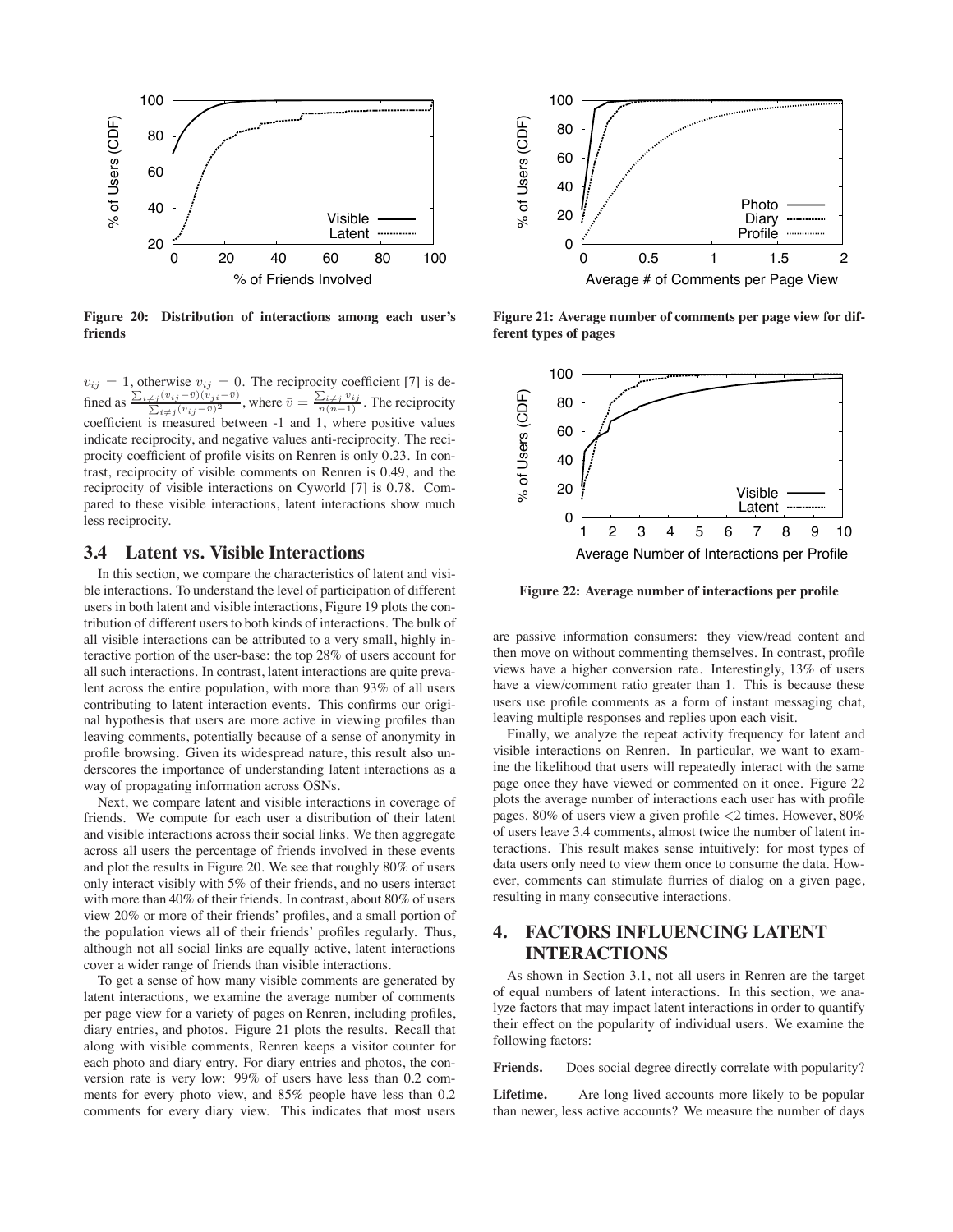| Popularity | <b>Friends</b> | Lifetime   | Diary      | Photo      | <b>Status</b> | Share      | Comment     |
|------------|----------------|------------|------------|------------|---------------|------------|-------------|
| $0-100$    | 16(0.15)       | 35(0.55)   | 1(0.51)    | 3(0.47)    | 1(0.5)        | 1(0.5)     | 2(0.54)     |
| 100-1000   | 131 (0.56)     | 423 (0.41) | 11(0.33)   | 41 (0.24)  | 27(0.36)      | 43 (0.41)  | 96(0.45)    |
| 1000-10000 | 401 (0.43)     | 792 (0.24) | 50(0.18)   | 125(0.1)   | 115(0.18)     | 155(0.23)  | 596 (0.28)  |
| >10000     | 708 (0.02)     | 869 (0.02) | 117 (0.02) | 251(.0.03) | 236(0.01)     | 273(.0.05) | 1581 (0.01) |
| all users  | 112(0.73)      | 263(0.75)  | 12 (0.70)  | 34(0.61)   | 28 (0.69)     | 39 (0.72)  | 134 (0.76)  |

**Table 2: Average value of factors affecting user popularity. Spearman's rank correlation coefficient for each value is shown in parentheses.**

in between a user joining and leaving Renren. Neither of these pieces of information is provided by Renren, and thus must be estimated. Join date can be approximated by the timestamp of the first comment received by a user, since the comment is likely to be a "welcome message" from a friend greeting the new user [29]. Because abandoned and inactive accounts can still receive comments, the best estimate of departure time is the timestamp of the last comment left by a user.

**User-generated content.** Do users who frequently update their profiles and upload new content attract the most visitors? This includes user's status updates, diary entries, photos, and shared links to content on the web.

**Comments.** Do users who comment frequently attract more users? Comments are snippets of text that user's can attach to other pieces of user-generated content.

We divide users into 4 groups based on their popularity, calculate the average value of these factors in each group, and display the results in Table 2. All factors increase along with popularity, *i.e.* the most popular users also have the most friends, the oldest accounts, and generate the largest amounts of content/visible interactions.

Given the drastic differences in size of each popularity group, and the average nature of the values in Table 2, it is difficult to infer definite correlations between any one factor and popularity. To analyze these correlations more specifically, we leverage a technique from prior work [4] called Spearman's rank correlation coefficient (Spearman's  $\rho$ ). Spearman's  $\rho$  is a non-parametric measure of the correlation between two variables that is closely related to Pearson's correlation coefficient [18]. It is defined as  $\rho =$  $1-\frac{6\sum (x_i-y_i)^2}{n(n^2-1)}$ , where  $x_i$  and  $y_i$  are the ranks of two different features in a data set of n users.  $\rho > 0$  indicates positive correlation, while  $\leq 0$  indicates negative correlation.

Table 2 shows Spearman's  $\rho$  in parenthesis beside the average value for each factor. Although all factors exhibit high correlation with the low popularity and "all users" categories, this is an artifact of the tied ranks among the (numerous) low activity users. All of these users exhibit very low interactivity and social degree, thus leading to high levels of correlation. Previous work has observed similar artifacts when analyzing all users in a large OSN dataset [4].

For the two median popularity groups (100-1000 and 1000-10000), number of friends has the highest correlation with popularity. Users in these categories can be broadly defined as normal social network users. They are not celebrities; they simply use the OSN for its intended purpose of sharing information with friends. This is reflected in the fact that users in these categories show relatively high levels of correlation across all user-generated content categories. Account lifetime is a less important factor for users in the 1000-10000 popularity range, given the ease with which users can quickly amass hundreds of friends on OSNs.

No factor has strong correlation with popularity for users in the high popularity group. Spearman's  $\rho$  for photos and shared links are even negative. This is an important finding, as it shows popularity is not trivially gained simply by having lots of friends, or producing copious amounts of user-generated content. Therefore, there must be other factors outside the scope of our measurements that contribute to determine user popularity. One possibility is that quality, rather than quantity, of content may be a significant draw to attract visitors. Another possibility is that real-world celebrity status is the most important determining factor of online popularity. Unfortunately, we cannot quantify these factors at present.

Recall that 100 of the most popular users in the university network are recommended to users by Renren. These 100 users account for less than 19.3% of the total users in the high popularity group, so the recommendation mechanism has limited impact on the high popularity group results.

## **5. LATENT INTERACTION GRAPHS**

Previous studies have demonstrated that taking visible interactions into account has important implications for applications that leverage social graphs [29]. These changes can be modeled by *interaction graphs*, which are constructed by connecting users from the social graph who have visibly interacted one or more times.

We have already demonstrated significant differences between latent and visible interaction patterns on Renren. To summarize these key differences briefly, latent interactions are more numerous, non-reciprocal, and often connect non-friend strangers. These results are also likely to have profound implications on applications that leverage social graphs, and thus warrant the construction of a new model to capture the properties of latent interactions. We call this new model a *latent interaction graph*. In this section we formally define latent interaction graphs, analyze their salient properties, and compare them to the Renren social and visible interaction graphs.

## **5.1 Building Latent Interaction Graphs**

A latent interaction graph is defined as a set of users (nodes) that are connected via edges representing latent interaction events between them. Unlike the social graph and visible interaction graph, we have shown that latent interaction is non-reciprocal (Section 3.3). Thus, we use directed edges to represent user's page views, unlike the social and visible interaction graphs, which are both undirected. The set of users (61,405 total) remains unchanged between the social and interaction graphs. We define *latent interaction in-degree* of a node as the number of visitors who have visited that user's profile; while *out-degree* is the number of profiles that user has visited.

We construct latent interaction graphs from our Renren data using profile views as the latent interactions. We use user comments as the visible interaction data to construct visible interaction graphs for Renren. In this paper we restrict our social, latent, and visible interaction graphs to only contain users from the PKU network, since these are the only users for which we have complete interaction records. Note that we only consider interactions that occur between users in the PKU network, as it is possible for interactions to originate from or target users outside the network for whom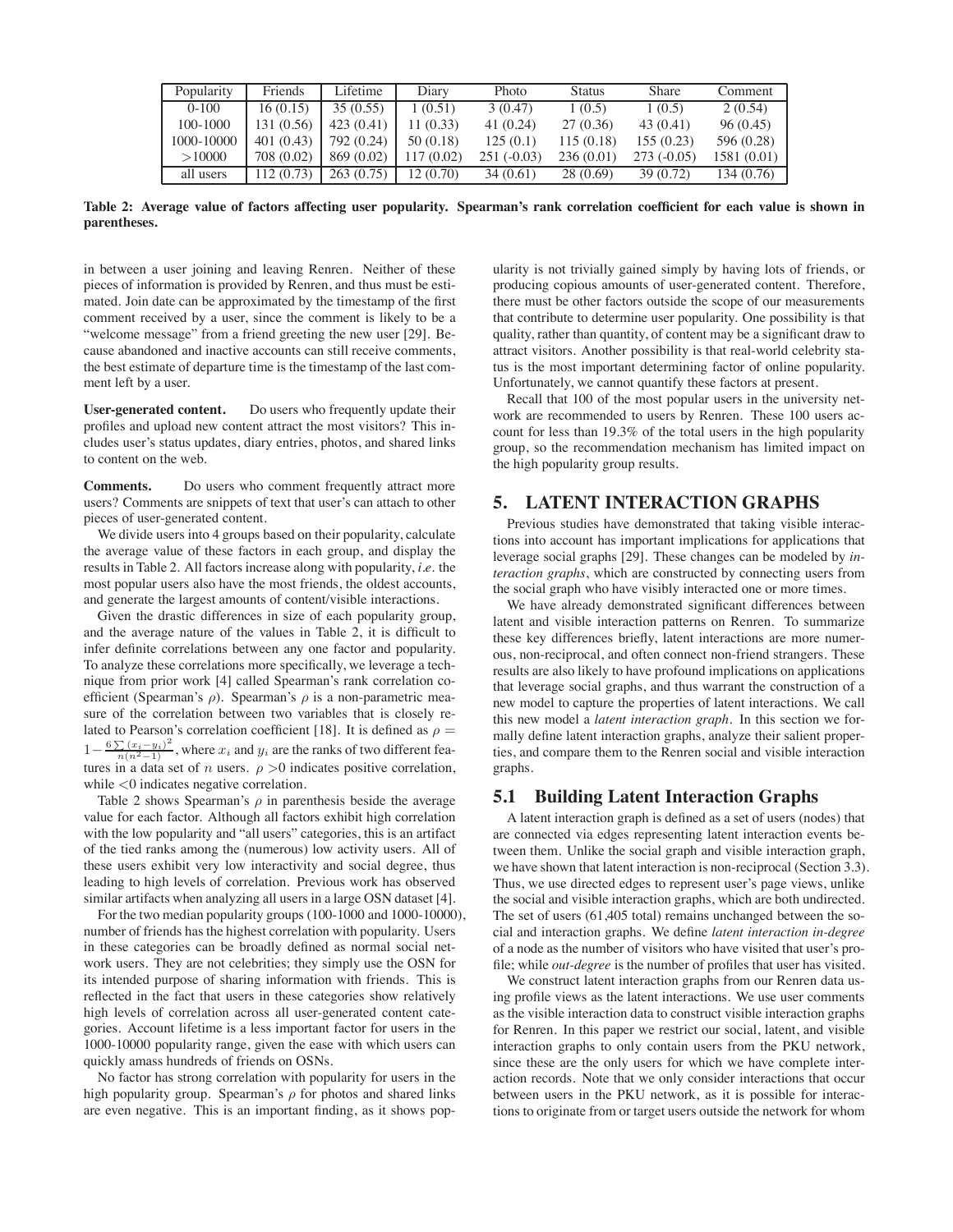

**Figure 23: CCDF of node degree for latent interaction graph, visible interaction graph and social graph.**

we have limited information. Also note that because non-friend strangers can view user's profiles, the latent interaction graph will contain edges between users who are not friends in the social graph.

Our formulation of interaction graphs uses an unweighted graph. We do not attempt to derive a weight scheme for interaction graphs analyzed in this paper, but leave exploration of this facet of latent interaction graphs to future work.

## **5.2 Comparing Social, Visible Interaction and Latent Interaction Graphs**

In this section we compare the salient characteristics of the Renren social, visible, and latent interaction graphs using common graph metrics.

**Degree distribution.** Figure 23 plots the CCDFs of node degree for the three types of graphs. Since the latent interaction graph is directed, we plot both in-degree and out-degree. In Section 3.4 we show that latent interactions are more prevalent than visible interactions. This is reflected in the relative number of edges in the two interaction graphs, as shown in Table 3. This also leads to nodes in the latent graph having a noticeably higher degree distribution in Figure 23. However, neither of the interaction graphs have as many edges as the raw social graph, which leads to the social graph having the highest degree distribution. Interestingly, because a small number of Renren users are frequent profile browsers, *i.e.* they like to visit a large number of profiles (far greater than their circle of friends), the distribution of latent out-degrees flattens out at the tail-end and never approaches 0%.

Despite these differences, latent interaction graphs still exhibit power-law scaling. Table 3 shows similar in- and out-degree powerlaw fit alpha values for latent interaction graphs compared to the visible interaction graph and the social graph. Renren limits users to of 1,000 friends (2,000 for paying users), so all power-law curves decline quickly to zero, and alpha values are high.

**Clustering coefficient.** Table 3 shows that the average clustering coefficient is 0.03 for the latent interaction graph, and 0.05 for the visible interaction graph, which are both much less than that of the social graph. This is because not all social links are accurate indicators of active social relationships, and these links with no interactions are removed in interaction graphs. This produces loose connections between neighbors, and low clustering coefficients in these graphs. A portion of the latent interactions to a profile is from non-friend strangers who randomly browse the network. Thus, links between visitors in the latent interaction graph are less

intensive than friends exchanging messages, which further lowers the clustering coefficients in latent interaction graphs.

**Assortativity.** Table 3 shows that the Renren latent interaction graph is slightly disassortative. This makes sense intuitively, as latent interactions are highly skewed towards a small subset of extremely popular users. In contrast, the other two graphs are both assortative, with the social graph being more so. This result contrasts with previous studies in which the interaction graph was more assortative than the social graph [29].

**Average path length.** The average path length of the latent interaction graph is between that of the visible interaction graph and the social graph. As the average number of links per node and the number of high-degree "super-nodes" decreases, the overall level of connectivity in the graph drops. This causes average path lengths to rise, especially in the visible interaction graph.

## **6. IMPACT ON SOCIAL APPLICATIONS**

In the previous section, we analyzed salient properties of the Renren social, visible interaction, and latent interaction graphs. However, it remains unknown how different graph metrics impact the performance of real-world social applications. Social application tests present new perspectives since their performance on a particular graph cannot be easily correlated with a single graph metric.

Changes in user connectivity patterns can produce significantly different results for social network applications. In order to validate how much impact the choice of graphs can make on socially enhanced applications, we implement techniques from the paper "Efficient influence maximization" [6]. This work leverages graph properties in social networks to address information dissemination problems. We compare the effectiveness of these algorithms on the raw social graph, visible interaction graph, and latent interaction graph that are derived from our Renren measurements of the PKU network. These results allow us to validate whether socially enhanced applications require a model that takes latent interactions into account.

## **6.1 Efficient Influence Maximization**

As OSNs become increasingly popular worldwide, they also become more critical platforms for information dissemination and marketing. Understanding how to fully utilize OSNs as marketing and information dissemination platforms is a significant challenge. The influence maximization problem seeks to determine the most influential individuals who will maximum the spread of information in an OSN.

Given the lack of publicly available social influence datasets, previous work [6, 14] builds statistical models based on raw social graph topologies, and designs algorithms to address influence maximization problems within these models.

**Weighted cascade model.** The weighted cascade model relies on social links for information propagation [14]. After receiving information, a user has a single chance of activating each currently inactive neighbor. In this model, the activation probability is related to node's degree: if a person w has  $d_w$  neighbors, it is activated by neighbors with probability  $1/d_w$ . Chen et al. propose instantiating the MixedGreedyWC algorithm to implement the weighted cascade model [6].

**Latent cascade model.** The weighted cascade model is based on social graphs, and relies on social relationships plus the activation probability to simulate the information dissemination process.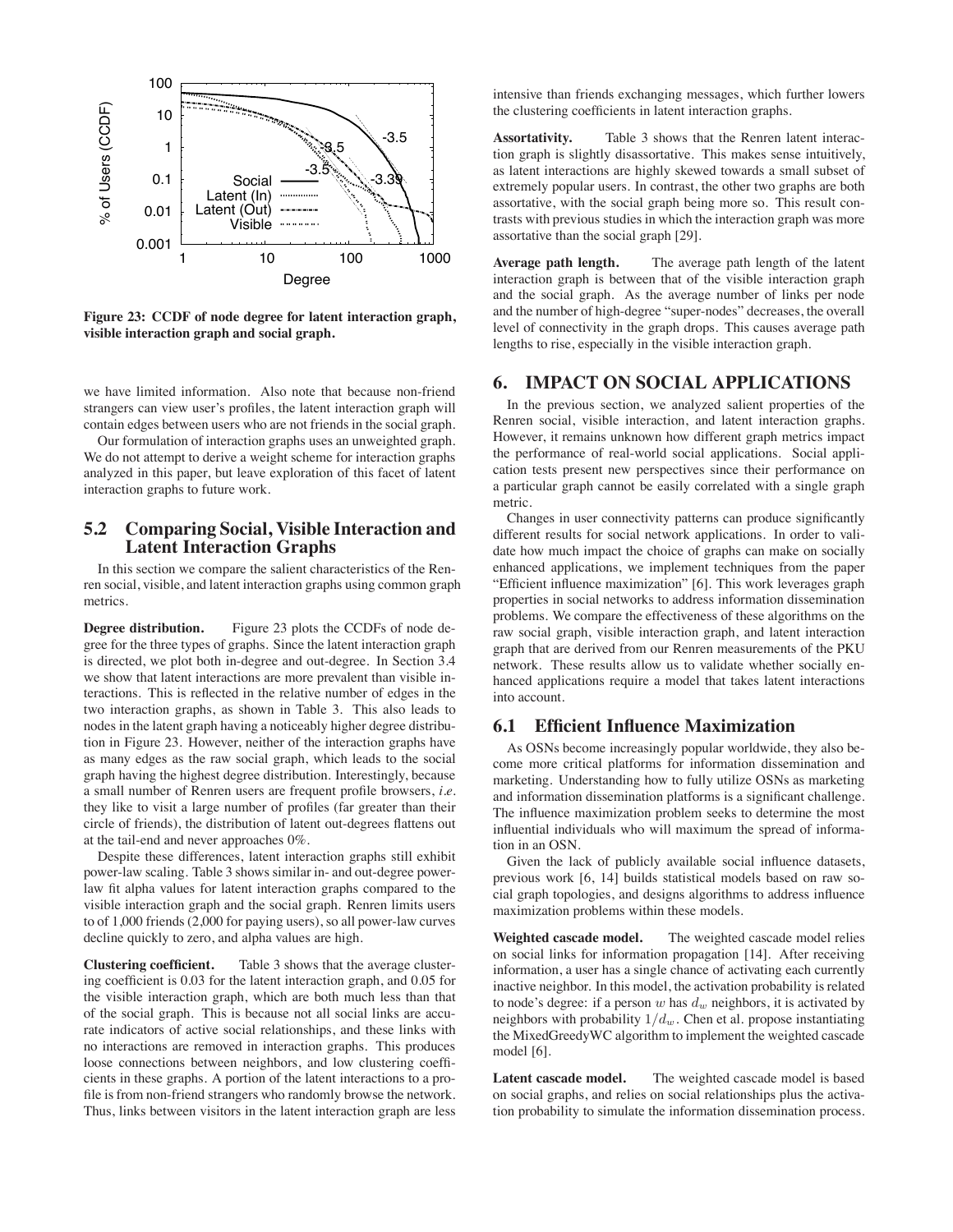| Network                          | Edges   | Power-Law Fit Alpha   Cluster Coef. |      | Assortativity | Avg. Path Len. |
|----------------------------------|---------|-------------------------------------|------|---------------|----------------|
| Social Graph                     | 753.297 |                                     | 0.18 | 0.23          | 3.64           |
| Visible Interaction Graph 27,347 |         |                                     | 0.05 | 0.05          | 5.43           |
| Latent Interaction Graph 240,408 |         | 3.5(in) 3.39(out)                   | 0.03 | -0.06         | 4.02           |

**Table 3: Topology measurements for latent interaction, visible interaction and social graphs.**



**Figure 24: Influence spread using the MixedGreedyWC algorithm on different graphs.**

However, we observe that information is not disseminated equally through social links. User profiles are usually only viewed by a small portion of friends, thus not all social links are active in information propagation. Moreover, a portion of the visits to profiles can be attributed to people not connected to the user, *i.e.* strangers.

When a user browses a profile, information in the web page is naturally propagated to that user. It is more accurate to represent information dissemination by links in latent interaction graphs than by passive friendship links in the social graph. Thus, to take latent interaction graphs into account we define the latent cascade model. When a person receives information, they have a single chance to activate inactive neighbors, who have directed links pointing to that person in the latent interaction graph. To transform the visitor counts from our month-long measurement into activation probabilities, we calculate the number of unique visitors for every user and determine the most popular user. We then compute the activation probability of every user by normalizing that user's number of unique visitors by the maximum value. This approximates an activation probability using the "visit rate" normalized to the most popular profile. We use visits from unique users and exclude repeated visits here, because the first visit contributes the most to the information propagation, and repeated follow-up visits are less likely to propagate information.

**Visible cascade model.** The visible cascade model is built atop visible interaction graphs, in a similar fashion to the latent cascade model. The information dissemination path is decided by visible interaction events, and the per node activation probability is determined using the same method as in the latent cascade model.

## **6.2 Experimental Results**

For our experiments, we use the MixedGreedyWC algorithm [6] to find the most influential individuals in each of our three models, and then compute the number of people influenced. We vary the set of seed users to the MixedGreedyWC algorithm from 1 to 100 in our tests and observe the effects on influence spread.

Figure 24 shows influence spread versus seed set size for our three models. Influence in the weighted and latent cascade model

both increase quickly in the beginning. Eventually, as more seeds are selected, the number of people influenced in latent cascade model surpasses the weighted model. The reason for this is that although social graphs have a large amount of links, the activation probability is generally low. This limits the spread of information to well connected components of the graph. Conversely, latent interaction graphs are constructed by page viewings, which correspond to higher activation probability. This is in accordance with real situations: people are likely to receive information when they browse profiles, while information cannot be disseminated through inactive social links. These high probabilities guarantee that information is progressively disseminated through the limited number of links in the latent interaction graph. Previous sections show that visible interaction graphs have the least number of links. Thus, although activation probabilities are relatively high, the visible cascade model reaches the smallest influence spread due to the dearth of links.

## **7. RELATED WORK**

Much effort has been put into understanding the structure of large-scale online social networks [8]. Ahn et al. analyze topological characteristics of Cyworld, MySpace and Orkut [1]. Mislove et al. measure the structure of Flickr, YouTube, LiveJournal, and Orkut [22], and observe the growth of the Flickr social network [21]. Java et al. study the topological and geographical properties of Twitter [13]. Huang et al. measure user prestige and visible interaction preference in Renren [12]. To the best of our knowledge, our measurement of the Renren network provides the largest non-Twitter social graph to date, with 42,115,509 users and 1,657,273,875 friendship links. Most of Renren's topological properties are similar to those of other OSNs, including power-law degree distribution and small world properties.

Researchers have also studied the visible interaction network. Leskovec et al. analyze the instant messaging network, which contains the largest amount of user conversations ever published [19]. Valafar et al. characterize indirect fan-owner interactions via photos among users in Flickr [27]. Chun et al. observe that visible interactions are almost bidirectional in Cyworld [7]. Wilson et al. show the structure of the interaction graph differs significantly from the social network in Facebook [29]. Viswanath et al. observe that social links in the activity network tend to come and go quickly over time [28]. Finally, a recent study from Northwestern and UC Santa Barbara quantified the role of spam and phishing attacks in Facebook wall posts [10].

Benevenuto et al. collect detailed click-stream data from a Brazilian social network aggregator, and measure silent activities like browsing [3]. Schneider et al. extract click-streams from passively monitored network traffic and make similar measurements [25]. We analyze latent interactions from a different perspective than these existing works by leveraging data that is intrinsic to the OSN and not inferred from a third-party. Ideally, we would like to perform a detailed comparison between our dataset and prior studies using click-stream datasets. Unfortunately, the sensitive nature of these datasets make their distribution challenging. At publication time, we are currently unaware of any publicly available clickstream dataset.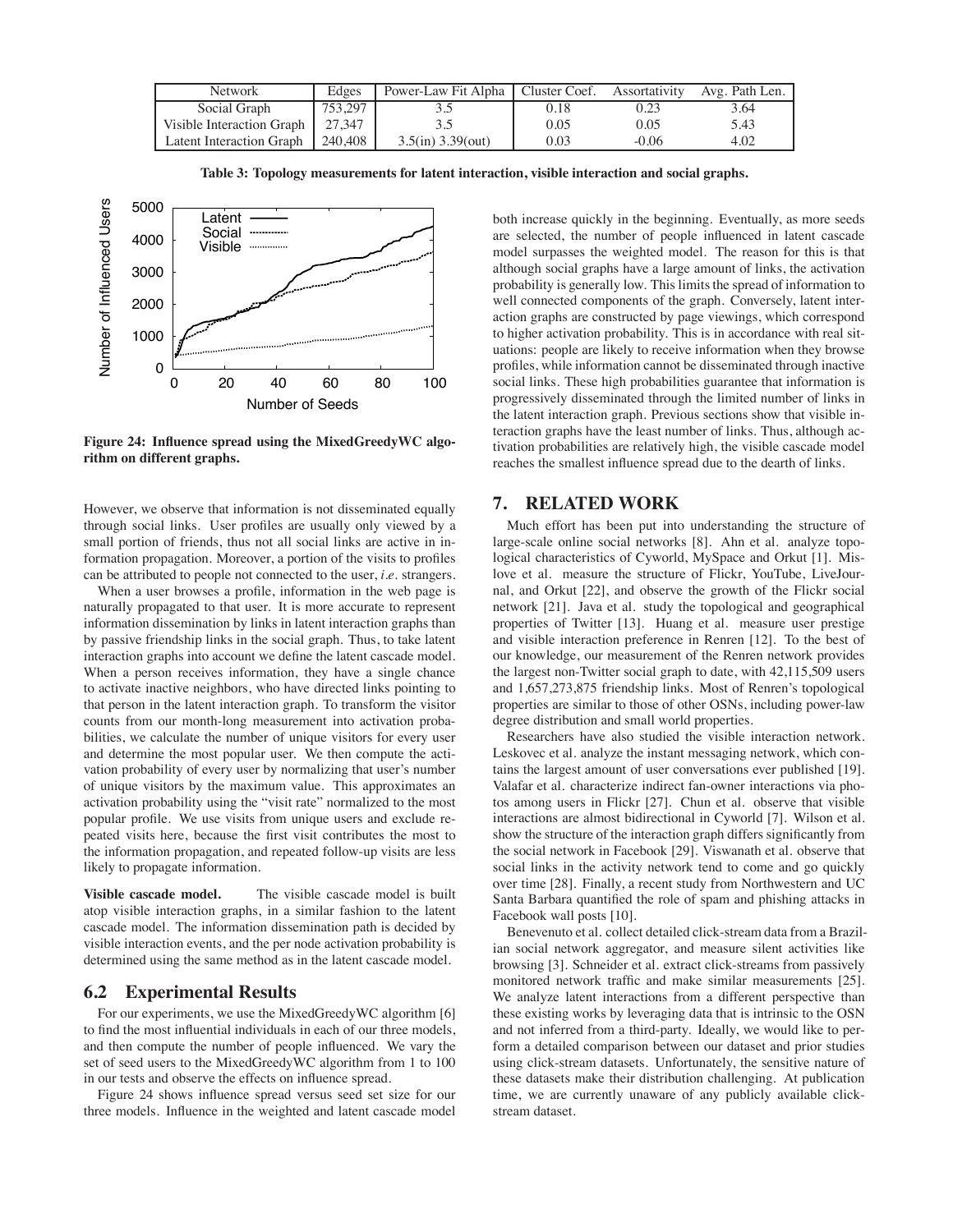Some researchers have performed initial studies on information propagation and user influence in OSNs. Cha et al. present a detailed analysis of popularity and dissemination of photographs on Flickr [5]. They find that popular users with high in-degree are not necessarily influential in terms of spawning subsequent, viral interactions in the form of retweets or mentions on Twitter [4]. Our Renren data confirms these results, as we show that factors like number of friends and amount of user-generated content produced are not strongly correlated with popularity.

# **8. CONCLUSIONS**

Latent user interactions make up the large majority of user activity events on OSNs. In this paper, we present a comprehensive study of both visible and latent user interactions in the Renren OSN. Our data includes detailed visit histories to the profiles of 61,405 Renren users over a 90-day period (September to November 2009). We compute a single visitor history for each profile by using a novel technique to merge visitor logs from multiple consecutive crawls. We analyze profile visit histories to study questions of user popularity and reciprocity for profile browsing behavior, and the link between passive profile browsing and active comments.

Our analysis reveals interesting insights into the nature of user popularity in OSNs. We observe that user behavior changes for latent interactions: more users participate, users do not feel the need to reciprocate visits, and visits by non-friends make up a significant portion of views to most user profiles. We also see that visits to user profiles generate more active interactions (comments) than visits to photos or diary pages. Using profile browsing events, we construct *latent interaction graphs* as a more accurate representation of meaningful peer interactions. Analysis of latent interaction graphs derived from our Renren data reveal characteristics that fall between visible interaction graphs and social graphs. This confirms the intuition that latent interactions are less limited by constraints such as time and energy, but more meaningful (and thus sparser) than the social graph.

Finally, our measurement study also includes an exhaustive crawl of the largest connected component in the Renren social graph. The resulting graph is one of the biggest of its kind, with more than 42 million nodes and 1.6 billion edges. Other than the proprietary Cyworld dataset, this is the only social graph we know of that covers 100% of a large social graph component. Given its size and comprehensiveness, we are currently investigating different options for sharing this dataset with the research community.

## **Acknowledgments**

We thank the anonymous reviewers for their valuable comments. This work is supported in part by National Science Foundation of China under project #60673183, #60873051, the National Basic Research Program of China under Grant No.2011CB302305, and Doctoral Funding of MOE #20060001044. The UCSB team is supported by the NSF under CNS-0546216, IIS-847925, and IIS-0916307. Any opinions, findings, and conclusions or recommendations expressed in this material are those of the authors and do not necessarily reflect the views of the National Science Foundation.

## **9. REFERENCES**

- [1] AHN, Y.-Y., HAN, S., KWAK, H., MOON, S. B., AND JEONG, H. Analysis of topological characteristics of huge online social networking services. In *Proc. of World Wide Web Conference* (2007).
- [2] BARABASI, A.-L., AND ALBERT, R. Emergence of scaling in random networks. *Science 286* (1999).
- [3] BENEVENUTO, F., RODRIGUES, T., CHA, M., AND ALMEIDA, V. Characterizing user behavior in online social networks. In *Proc. of ACM Internet Measurement Conference* (2009).
- [4] CHA, M., HADDADI, H., BENEVENUTO, F., AND GUMMADI, K. Measuring user influence in twitter: The million follower fallacy. In *Proc. of International AAAI Conference on Weblogs and Social Media (ICWSM)* (May 2010).
- [5] CHA, M., MISLOVE, A., AND GUMMADI, K. A measurement-driven analysis of information propagation in the flickr social network. In *Proc. of World Wide Web Conference* (2009).
- [6] CHEN, W., WANG, Y., AND YANG, S. Efficient influence maximization in social networks. In *Proc. of ACM Conference on Knowledge Discovery and Data Mining* (June 2009).
- [7] CHUN, H., KWAK, H., EOM, Y. H., AHN, Y.-Y., MOON, S. B., AND JEONG, H. Comparison of online social relations in volume vs interaction: a case study of cyworld. In *Proc. of ACM Internet Measurement Conference* (2008).
- [8] FU, F., LIU, L., AND WANG, L. Empirical analysis of online social networks in the age of web 2.0. *Physica A 387*, 2–3 (2008), 675–684.
- [9] GANNES, L. When social replaces search, what can you do to monetize? GigaOM, March 2010.
- [10] GAO, H., HU, J., WILSON, C., LI, Z., CHEN, Y., AND ZHAO, B. Y. Detecting and characterizing social spam campaigns. In *Proc. of ACM Internet Measurement Conference* (Melbourne, Australia, November 2010).
- [11] GRUHL, D., GUHA, R., LIBEN-NOWELL, D., AND TOMKINS, A. Information diffusion through blogspace. In *Proc. of World Wide Web Conference* (2004).
- [12] HUANG, L., AND XIA, Z. Measuring user prestige and interaction preference on social network site. In *Proc. of ACIS-ICIS* (2009).
- [13] JAVA, A., SONG, X., FININ, T., AND TSENG, B. L. Why we twitter: An analysis of a microblogging community. In *Proc. of WebKDD/SNA-KDD* (2007).
- [14] KEMPE, D., KLEINBERG, J. M., AND TARDOS, Ï. Maximizing the spread of influence through a social network. In *Proc. of ACM Conference on Knowledge Discovery and Data Mining* (2003).
- [15] KIRKPATRICK, M. Social networking now more popular than email, report finds. ReadWriteWeb, March 2009.
- [16] KWAK, H., LEE, C., PARK, H., AND MOON, S. B. What is twitter, a social network or a news media? In *Proc. of World Wide Web Conference* (Raleigh, NC, April 2010).
- [17] LAMPE, C., ELLISON, N., AND STEINFIELD, C. A familiar face(book): profile elements as signals in an online social network. In *Proc. of CHI* (2007).
- [18] LEHMANN, E. L., AND D'ABRERA, H. J. M. *Nonparametrics: Statistical Methods Based on Ranks*. Prentice-Hall, 1998.
- [19] LESKOVEC, J., AND HORVITZ, E. Planetary-scale views on a large instant-messaging network. In *Proc. of World Wide Web Conference* (2008).
- [20] MILGRAM, S. The small world problem. *Psychology Today 1* (1967).
- [21] MISLOVE, A., KOPPULA, H. S., GUMMADI, K. P., DRUSCHEL, P., AND BHATTACHARJEE, B. Growth of the flickr social network. In *Proc. of WOSN* (2008).